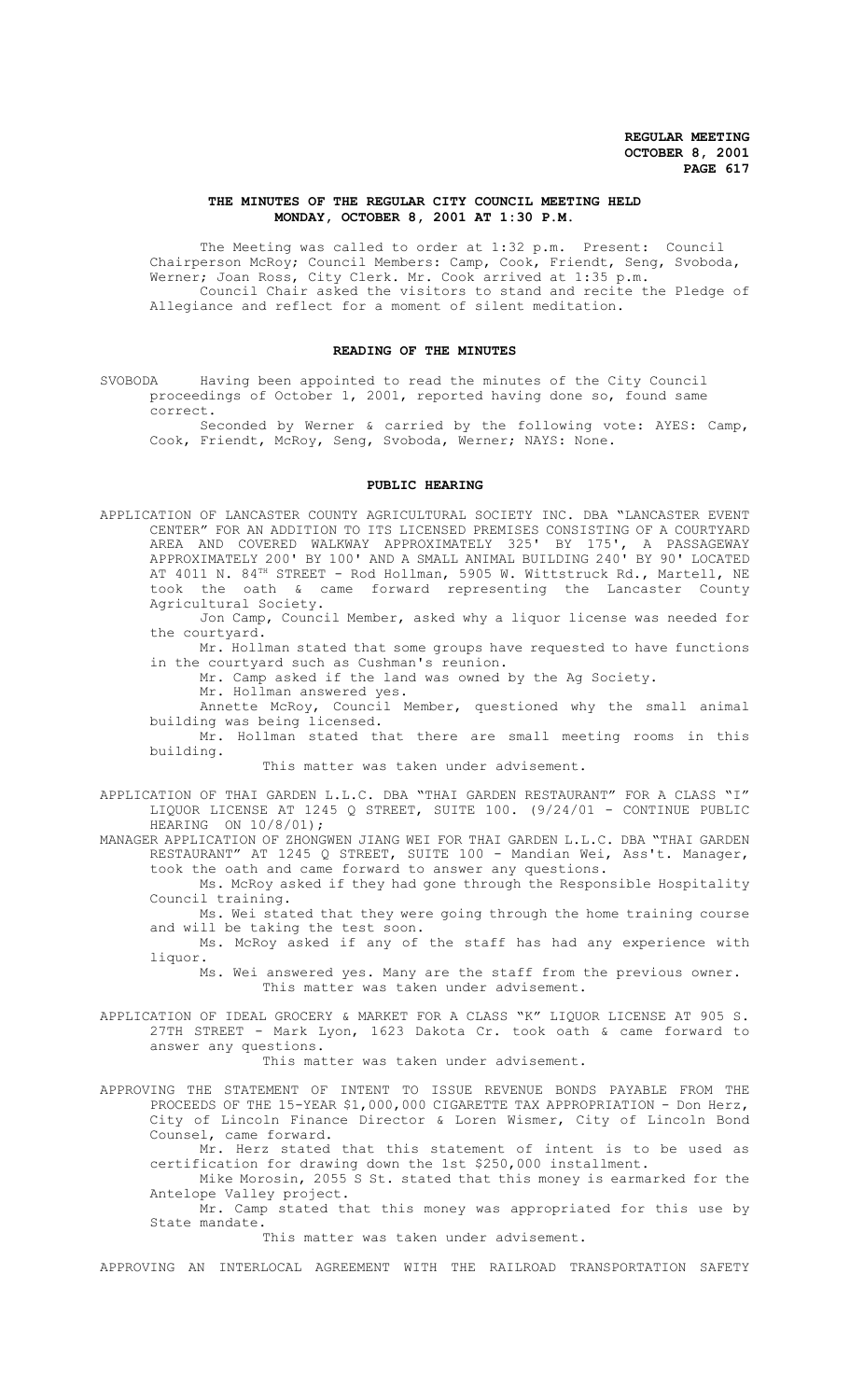DISTRICT FOR PARTICIPATION IN THE ANTELOPE VALLEY PROJECT FUNDING - PHASE I Roger Figard, Public Works & Utilities Dept.& Executive Director of RTSD, came forward to say this agreement is the formal paperwork in which the RTSD Board members & the City Council authorizes expenditures or receipt of the revenue that are within the RTSD budget. There is a line item of \$1,000,005 for participation & assistance in continued work on Antelope Valley. Discussion followed reference the final design phase. Mr. Morosin stated that there was no record of decision as of yet. Mr. Figard agreed that a record of decision was needed to start buying right-of-ways. Hopefully, this will be received by November. This matter was taken under advisement.

PROCLAIMING THE WEEK OF OCTOBER 7 - 13, 2001 AS "PUBLIC POWER WEEK" - Russ Reno, Public Information Supervisor of LES, came forward to discuss LES's observance of Public Power Week & presented the City Council & City Clerk with energy efficient light bulbs. Out of 106 cities, LES rates are in the lowest 10% for the 14th straight year. Discussion followed. Glen Cekal expressed that he was a big fan & supporter of LES &

commented on their computer system.

This matter was taken under advisement.

### **\*\* END OF PUBLIC HEARING \*\***

#### **MISCELLANEOUS BUSINESS PUBLIC HEARING**

Joan Ross, City Clerk, explained to the public about the City Clerk's Office no longer doing verbatim minutes. The minutes are done in ledger style now and audio & video tapes are available for a fee.

Mike Morosin, 2055 "S" St., Past President of Malone Association, asked where the total records will be kept. Ms. Ross said they are kept in the City Clerk's Office where all

records are kept.

Glen Cekal, stated he didn't agree with discontinuing the verbatim transcripts of the City Council minutes. He also made comments in reference to the F Street Community Recreation Center & the need for an Public Service Officer for this neighborhood.

This matter was taken under advisement.

# **COUNCIL ACTION**

#### **LIQUOR RESOLUTIONS**

APPLICATION OF LANCASTER COUNTY AGRICULTURAL SOCIETY INC. DBA "LANCASTER EVENT CENTER" FOR AN ADDITION TO ITS LICENSED PREMISES CONSISTING OF A COURTYARD AREA AND COVERED WALKWAY APPROXIMATELY 325' BY 175', A PASSAGEWAY APPROXIMATELY 200' BY 100' AND A SMALL ANIMAL BUILDING 240' BY 90' LOCATED AT 4011 N. 84<sup>TH</sup> STREET - PRIOR TO READING:

SENG Moved to reconsider Lancaster County Ag Society liquor license addition.

Seconded by Seng & carried by the following vote: AYES: Camp, Cook, Friendt, McRoy, Seng, Svoboda, Werner; NAYS: None.

CLERK Read the following resolution, introduced by Jon Camp, who moved its adoption for approval:<br>A-81136 BE IT RESOLVED by th

BE IT RESOLVED by the City Council of the City of Lincoln, Nebraska:

That after hearing duly had as required by law, consideration of the facts of this application, the Nebraska Liquor Control Act, and the pertinent City ordinances, the City Council recommends that the application of Lancaster County Agricultural Society Inc. dba "Lancaster Event Center" to expand its licensed premises by the addition of a courtyard area and covered walkway approximately 325' by 175', a passageway approximately 200' by 100', and a small animal building 240' by 90' to the presently licensed premises located at 4011 N. 84th

Street, Lincoln, Nebraska, be approved with the condition that the premise complies in every respect with all City and State regulations. BE IT FURTHER RESOLVED that the City Clerk is directed to transmit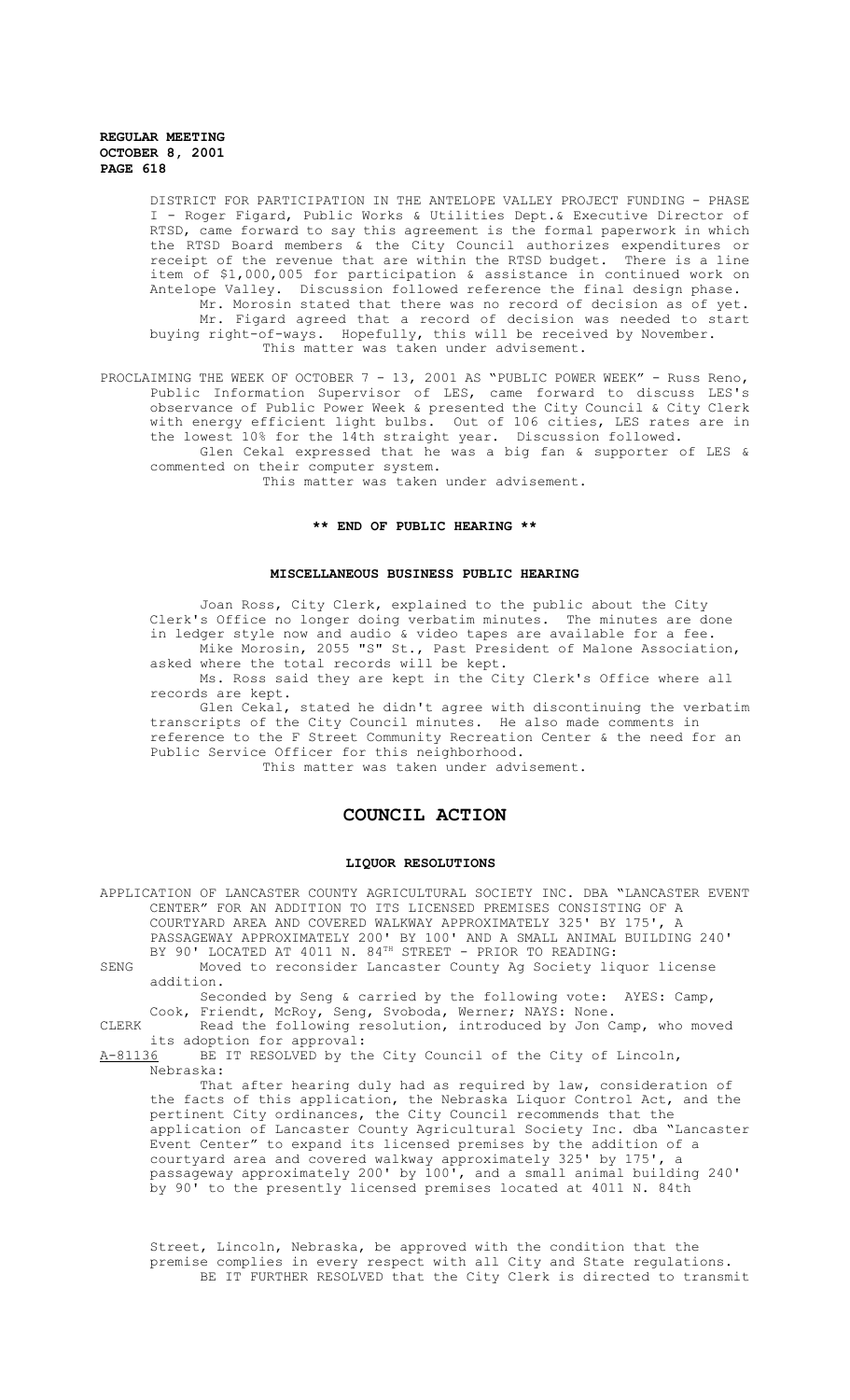a copy of this resolution to the Nebraska Liquor Control Commission. Introduced by Jon Camp Seconded by Werner & carried by the following vote: AYES: Camp, Cook, Friendt, McRoy, Seng, Werner; NAYS: Svoboda.

APPLICATION OF THAI GARDEN L.L.C. DBA "THAI GARDEN RESTAURANT" FOR A CLASS "I" LIQUOR LICENSE AT 1245 Q STREET, SUITE 100 - CLERK read the following resolution, introduced by Glenn Friendt, who moved its adoption for

approval:<br>A-81137 BE BE IT RESOLVED by the City Council of the City of Lincoln, Nebraska:

That after hearing duly had as required by law, consideration of the facts of this application, the Nebraska Liquor Control Act, and the pertinent City ordinances, the City Council recommends that the application of Thai Garden L.L.C. dba "Thai Garden Restaurant" for a Class "I" liquor license at 1245 Q Street, Suite 100, Lincoln, Nebraska, for the license period ending April 30, 2002, be approved with the condition that the premise complies in every respect with all city and<br>state regulations. The City Clerk is directed to transmit a copy of state regulations. The City Clerk is directed to transmit a copy of this resolution to the Nebraska Liquor Control Commission.

Introduced by Glenn Friendt Seconded by Seng & carried by the following vote: AYES: Camp, Cook, Friendt, McRoy, Seng, Svoboda, Werner; NAYS: None.

MANAGER APPLICATION OF ZHONGWEN JIANG WEI FOR THAI GARDEN L.L.C. DBA "THAI GARDEN RESTAURANT" AT 1245 Q STREET, SUITE 100 - CLERK read the following resolution, introduced by Jon Camp, who moved its adoption for approval:<br>A-81138 WHEREAS

WHEREAS, Thai Garden L.L.C. dba "Thai Garden Restaurant" located at 1245 Q Street, Suite 100, Lincoln, Nebraska has been approved for a Retail Class "I" liquor license, and now requests that Zhongwen Jiang Wei be named manager;

WHEREAS, Zhongwen Jiang Wei appears to be a fit and proper person to manage said business.

NOW, THEREFORE, BE IT RESOLVED by the City Council of the City of Lincoln, Nebraska:

That after hearing duly had as required by law, consideration of the facts of this application, the Nebraska Liquor Control Act, and the pertinent City ordinances, the City Council recommends that Zhongwen Jiang Wei be approved as manager of this business for said licensee. The City Clerk is directed to transmit a copy of this resolution to the Nebraska Liquor Control Commission.

Introduced by Jon Camp Seconded by Seng & carried by the following vote: AYES: Camp, Cook, Friendt, McRoy, Seng, Svoboda, Werner; NAYS: None.

APPLICATION OF IDEAL GROCERY & MARKET FOR A CLASS "K" LIQUOR LICENSE AT 905 S. 27TH STREET - CLERK read the following resolution, introduced by

Jonathan Cook, who moved its adoption for approval:<br>A-81139 BE IT RESOLVED by the City Council of the Cit BE IT RESOLVED by the City Council of the City of Lincoln, Nebraska:

That after hearing duly had as required by law, consideration of the facts of this application, the Nebraska Liquor Control Act, and the pertinent City ordinances, the City Council recommends that the application of Ideal Grocery & Market for a Class "K" liquor license at 905 S. 27th Street, Lincoln, Nebraska, for the license period ending April 30, 2002, be approved with the condition that the premise complies in every respect with the conditions of its special permit and all city and state regulations. The City Clerk is directed to transmit a copy of this resolution to the Nebraska Liquor Control Commission.

Introduced by Jonathan Cook Seconded by Seng & carried by the following vote: AYES: Camp, Cook, Friendt, Seng, Svoboda; NAYS: McRoy, Werner.

# **ORDINANCES - 2ND READING**

AMENDING THE PAY SCHEDULES OF EMPLOYEES WHOSE CLASSIFICATIONS ARE ASSIGNED TO THE PAY RANGE PREFIXED BY THE LETTER "A" BY CREATING THE POSITION OF "FIRE SYSTEM PROGRAMMER" - CLERK read an ordinance, introduced by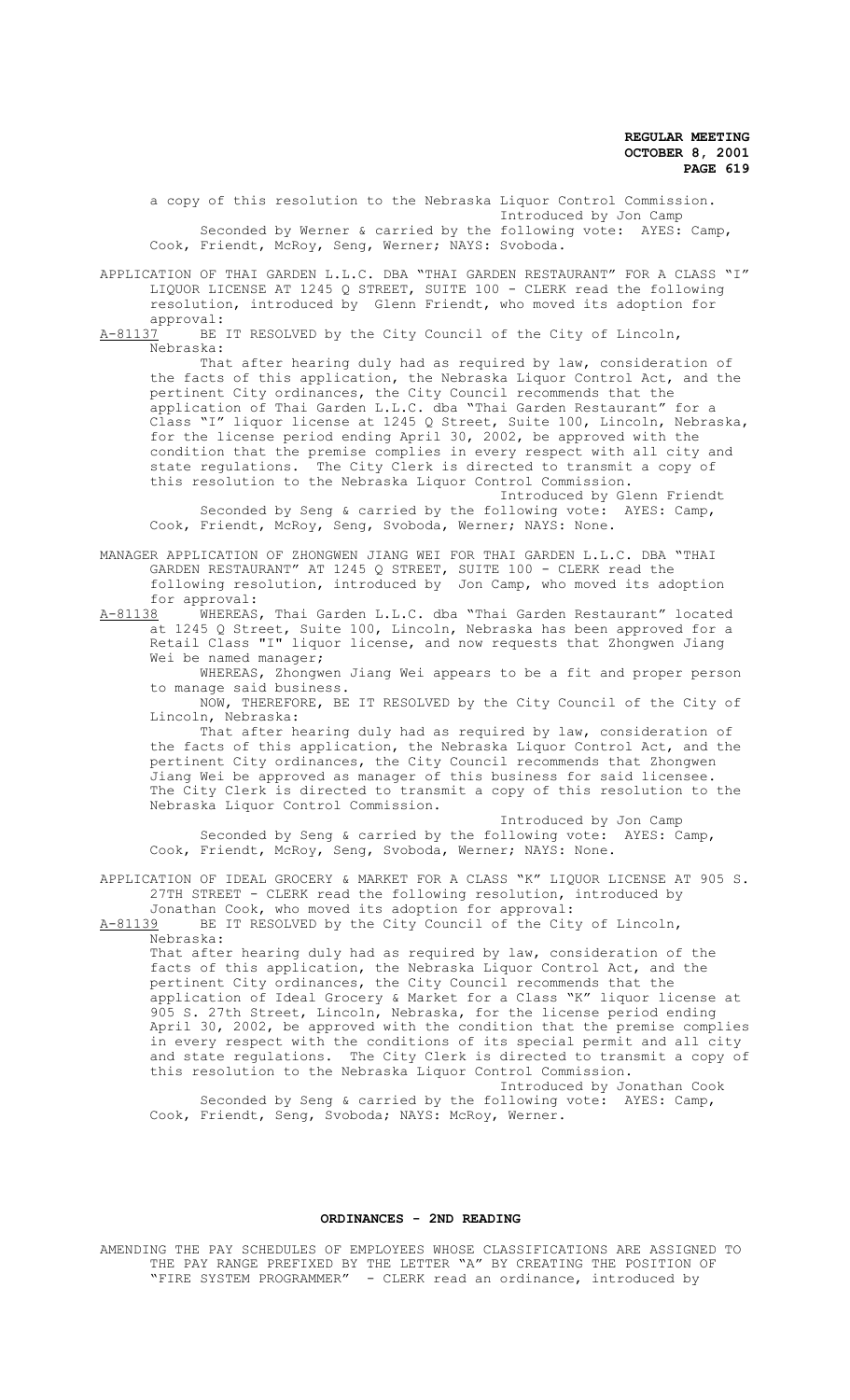> Jonathan Cook, amending the pay schedules of employees whose classifications are assigned to the pay range prefixed by the letter "A" by creating the position of "Fire System Programmer", the second time.

## **RESOLUTIONS**

WAIVING THE REQUIRED UTILITY SERVICE IN FAIRVIEW CEMETERY 2ND ADDITION ADMINISTRATIVE FINAL PLAT ON PROPERTY GENERALLY LOCATED ON THE NORTHWEST CORNER OF ADAMS STREET AND NORTH 84TH STREET - CLERK read the following resolution, introduced by Glenn Friendt, who moved its adoption: A-81140 WHEREAS, the Administrative Final Plat of Fairview Cemetery 2nd Addition was previously approved by the City of Lincoln; and WHEREAS, one of the conditions of approval of said Administrative Final Plat was the requirement that the Subdivider, pursuant to § 26.23.100 of the Lincoln Municipal Code, extend water and sanitary sewer service to the lots within said Administrative Final Plat; and WHEREAS, Subdivider has requested a modification to waive said requirement pursuant to § 26.31.010 of the Lincoln Municipal Code; and WHEREAS, the Planning Commission has reviewed said request and has made recommendations thereon; and WHEREAS, the City Council finds that the strict application of said requirement would result in actual difficulties or substantial

hardship or injustice to the property owner. NOW, THEREFORE, BE IT RESOLVED by the City of Lincoln, Nebraska: That the provisions of § 26.23.100 of the Lincoln Municipal Code requiring the extension of water and sanitary sewer service to the lots within Fairview Cemetery 2nd Addition, is hereby waived; provided that the Subdivider enters into an agreement with the City of Lincoln wherein Subdivider agrees to pay at the time of connection water and sanitary sewer connection fees equivalent to the cost of the City to extend such mains to serve the lots within Fairview Cemetery 2nd Addition. All other conditions for approval of the Administrative Final Plat

of shall remain in full force and effect. Introduced by Glenn Friendt

Seconded by Seng & carried by the following vote: AYES: Camp, Cook, Friendt, McRoy, Seng, Svoboda, Werner; NAYS: None.

APPROVING THE STATEMENT OF INTENT TO ISSUE REVENUE BONDS PAYABLE FROM THE PROCEEDS OF THE 15-YEAR \$1,000,000 CIGARETTE TAX APPROPRIATION - CLERK read the following resolution, introduced by Glenn Friendt, who moved its adoption:<br>A-81141 WHEREAS,

Legislative Bill 657, Ninety-Seventh Legislature, First Session (LB657), which was passed by the Nebraska Legislature on May 31, 2001, signed by the Governor on May 31, 2001 and became effective upon the Governor's signature, created the City of the Primary Class Development fund (the "Fund") and authorized the State Treasurer to deposit into the Fund an amount equal to one million dollars each fiscal year beginning July 1, 2001 and ending June 30, 2016; and

WHEREAS, LB657 further authorized (i) the expenditure of amounts appropriated into the Fund to support the design and development of the Antelope Valley project and financing costs related thereto for the Antelope Valley Study as outlined in the Environmental Impact Statement and Comprehensive Plan Amendment 94-60 to the 1994 Lincoln/Lancaster County Comprehensive Plan (the "Project") and (ii) the issuance of bonds (the "Bonds") by the City to finance and refinance the acquisition, construction, improving, and equipping of the Project upon the terms and conditions set forth in LB657; and

WHEREAS, it is necessary, desirable, advisable and in the best interest of the City that the City formally express its intent to issue the Bonds to pay a portion of the costs of the Project.

NOW, THEREFORE, BE IT RESOLVED by the City Council of the City of Lincoln, Nebraska:

1. That in accordance with the provisions of LB657, the City Council does hereby declare the official intent of the City to issue the Bonds (no later than June 30, 2002) to pay a portion of the costs of the Project.<br>2.

The Bonds shall be issued in such amounts and upon such terms and conditions as may be agreed upon by the City and the purchaser or purchasers of the Bonds, for the purpose of paying a portion of the costs and expenses incident to the planning, acquisition, construction and financing of the Project, the issuance of the Bonds to be authorized by the Council at a meeting to be held for such purpose by the Council.<br>3. This Resolution does not constitute final approval of the This Resolution does not constitute final approval of the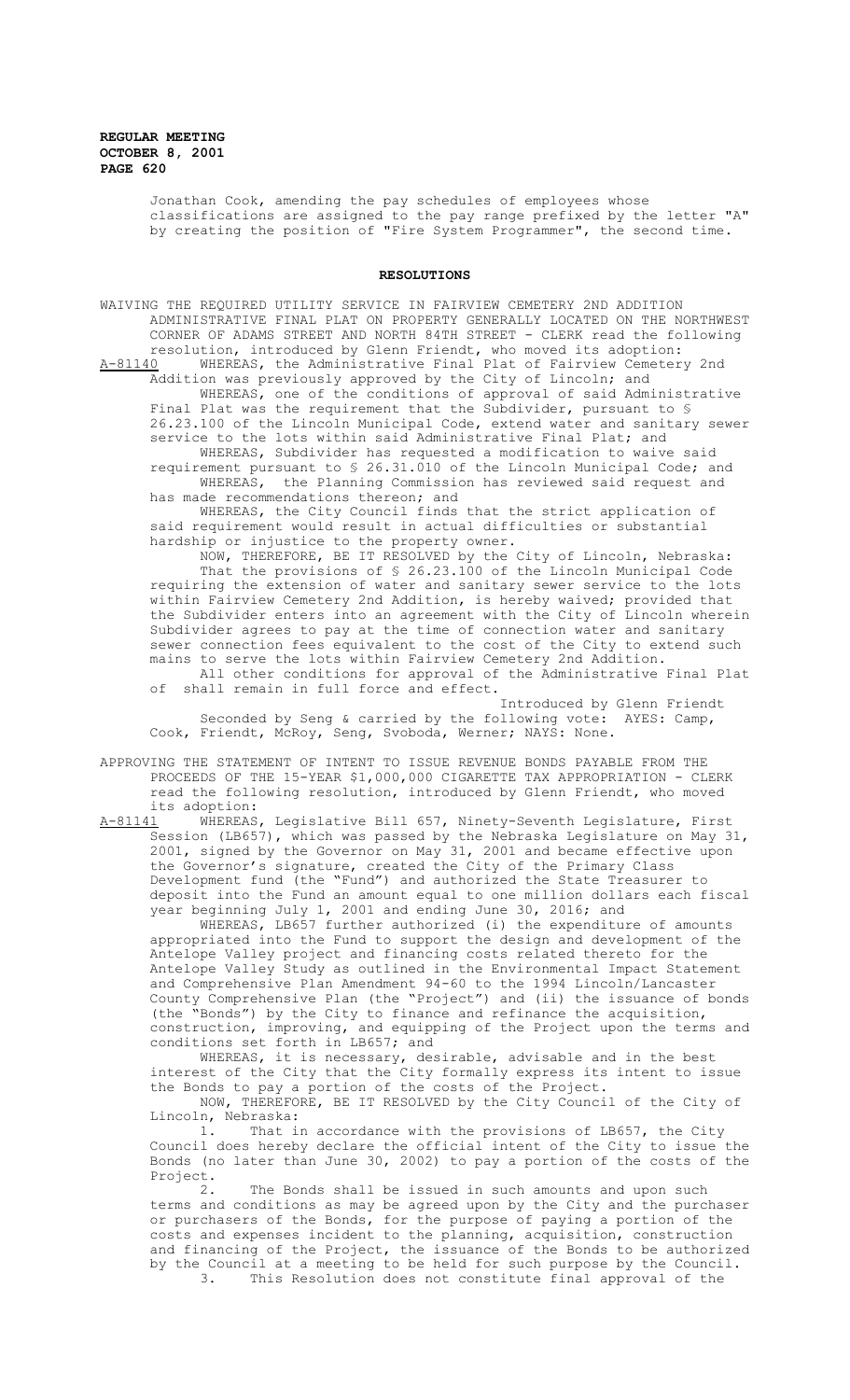issuance of the Bonds by the City.

4. The Finance Director and the City Controller (each an "Authorized Officer") be, and each of them hereby is, authorized to execute on behalf of the City and to deliver any and all other instruments and documents including, but not limited to, such certificates or instruments as may be required under the terms of this Resolution necessary to be executed and delivered in connection with this Resolution and the approvals made hereby.

5. All acts and deed heretofore done by any officer, employee or agent of the City on behalf of the City in connection with this declaration of intent to issue the Bonds to pay the costs of the Project and other transactions contemplated by this Resolution are hereby ratified, confirmed and approved in all respects.

6. This Resolution shall be in full force and effect from and after its passage and adoption by the Council.<br>7. All resolutions of the Council, or

All resolutions of the Council, or parts thereof, in conflict with the provisions of this Resolution are, to the extent of such conflict, hereby repealed.

Introduced by Glenn Friendt Seconded by Seng & carried by the following vote: AYES: Camp, Cook, Friendt, McRoy, Seng, Svoboda, Werner; NAYS: None.

APPOINTING HELEN FAGAN TO THE LINCOLN-LANCASTER WOMEN'S COMMISSION TO FILL AN UNEXPIRED TERM EXPIRING JANUARY 1, 2004 - CLERK read the following

resolution, introduced by Glenn Friendt, who moved its adoption: A-81142 BE IT RESOLVED by the City Council of the City of Lincoln, Nebraska:

That the appointment of Helen Fagan to the Lincoln-Lancaster Women's Commission to fill an unexpired term expiring January 1, 2004 is hereby approved.

Introduced by Glenn Friendt Seconded by Seng & carried by the following vote: AYES: Camp, Cook, Friendt, McRoy, Seng, Svoboda, Werner; NAYS: None.

APPROVING AN INTERLOCAL AGREEMENT WITH THE RAILROAD TRANSPORTATION SAFETY DISTRICT FOR PARTICIPATION IN THE ANTELOPE VALLEY PROJECT FUNDING - PHASE I - CLERK read the following resolution, introduced by Glenn Friendt, who moved its adoption: Friendt , who moved its adoption:<br>A-81143 WHEREAS, the Interlocal Coo

WHEREAS, the Interlocal Cooperation Act, Neb. Rev. Stat. § 13-801, et seq., permits local governmental units to cooperate with other such units to make the most efficient use of their powers on the basis of mutual advantage; and

WHEREAS, the City of Lincoln, Nebraska (City) and the Lincoln / Lancaster County Railroad Transportation Safety District (District) desire to cooperate in the final design, right-of-way acquisition and construction activities for Phase 1 of the Antelope Valley Project (amended draft single package); and

WHEREAS, the District agrees to continue to participate in the project and has additional budgeted funds in its 2001-2002 budget for such participation; and

WHEREAS, the District will pay the City up to \$1,500,000.00 to be applied to said project, and the City will bill the District up to \$1,500,000.00 as expenditures are incurred by the city for such work.

NOW, THEREFORE, BE IT RESOLVED by the City Council of the City of Lincoln, Nebraska:

That the Interlocal Agreement between the City and the District attached hereto as Exhibit "A" in connection with the Antelope Valley Project in Lincoln, Lancaster County, Nebraska, is hereby approved and the Mayor is authorized to execute said agreement on behalf of the City. Introduced by Glenn Friendt

Seconded by Svoboda & carried by the following vote: AYES: Camp, Cook, Friendt, McRoy, Seng, Svoboda, Werner; NAYS: None.

PROCLAIMING THE WEEK OF OCTOBER 7 - 13, 2001 AS "PUBLIC POWER WEEK" - CLERK read the following resolution, introduced by Glenn Friendt, who moved its adoption:

A-81144 WHEREAS, the citizens of the City of Lincoln, Nebraska, are proud of the choice made to operate a community-owned, non-profit electric utility and, because of that choice, are both customers and owners of the Lincoln Electric System (LES); and

WHEREAS, LES provides homes, businesses, farms, social service and government agencies with reliable, efficient, and cost-effective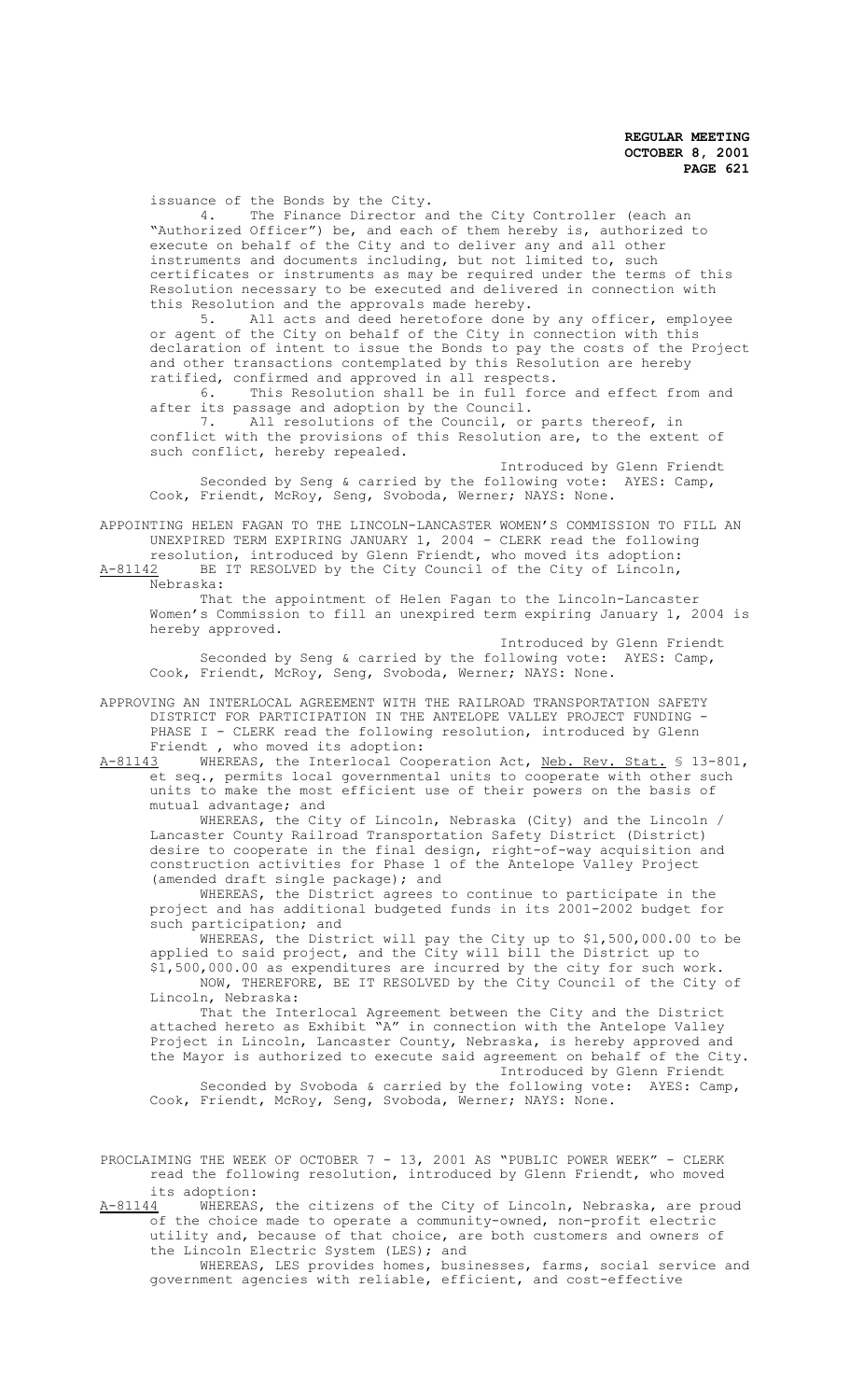electricity, employing sound business practices designed to ensure the best possible service at the lowest possible rates, with direct local control of present and future electric energy resources; and

WHEREAS, public ownership of LES assures cost-based, non-profit electric rates and local control of electric utility operations and policies; and

WHEREAS, nationwide surveys show electric energy costs in Lincoln are generally in the lowest 10 percent of the nation, and LES continually demonstrates responsiveness to customer-owners and community needs through energy audits, energy conservation assistance, customer assistance, and commitment to the environment through its Renewable Energy Program; and

WHEREAS, LES is one of a community of over 2,000 public-owned electric utilities in the United States, ensuring low rates and reliable service benefitting its electric customers through local control; and

WHEREAS, LES is a valuable community asset that contributes substantially to the well-being of local citizens through energy efficiency, customer service, environmental protection, economic development, and safety awareness.

NOW, THEREFORE, BE IT RESOLVED by the City Council of the City of Lincoln, Nebraska:

That the week of October 7-13, 2001 be designated Public Power Week in Lincoln, Nebraska, in order to honor LES, its employees, and its customer-owners, who work together to provide the best possible electric service; and

BE IT FURTHER RESOLVED, that the Lincoln City Council joins the LES Administrative Board and all publicly-owned electric utilities in Nebraska and throughout the nation in celebrating the public benefits of public power.

Introduced by Glenn Friendt Seconded by Cook & carried by the following vote: AYES: Camp, Cook, Friendt, McRoy, Seng, Svoboda, Werner; NAYS: None.

SPECIAL PERMIT 1873 - APPEAL OF SPRINT SPECTRUM, L.P., FROM THE PLANNING COMMISSION DENIAL OF SPECIAL PERMIT 1873 FOR AUTHORITY TO CONSTRUCT A 90' TALL WIRELESS COMMUNICATIONS FACILITY AND WAIVER OF THE FALL ZONE, ON PROPERTY GENERALLY LOCATED AT 4700 ANTELOPE CREEK ROAD - CLERK read the following resolution, introduced by Jonathan Cook, who moved its adoption:<br>A-81149 WHE

A-81149 WHEREAS, Sprint PCS has submitted an application designated as Special Permit No. 1873 for authority to construct a 90' tall wireless communications facility and a waiver of the fall zone requirement on property located at 4700 Antelope Creek Road, and legally described to wit:

Lot 386 I.T. located in the Southwest Quarter of

Section 32, Township 10 North, Range 7 East, Lincoln,

Lancaster County, Nebraska; and

WHEREAS, the Lincoln City-Lancaster County Planning Commission has held a public hearing on said application and by Resolution No. PC-00687 has denied Special Permit No. 1873; and

WHEREAS, the community as a whole, the surrounding neighborhood, and the real property adjacent to the area included within the site plan for this wireless communications facility will not be adversely affected by granting such a permit; and

WHEREAS, said site plan together with the terms and conditions hereinafter set forth are consistent with the comprehensive plan of the City of Lincoln and with the intent and purpose of Title 27 of the Lincoln Municipal Code to promote the public health, safety, and general welfare.

NOW, THEREFORE, BE IT RESOLVED by the City Council of the City of Lincoln, Nebraska:

That the application of Sprint PCS, hereinafter referred to as "Permittee", to construct a 90' tall wireless communications facility be and the same is hereby granted under the provisions of Section 27.63.720 of the Lincoln Municipal Code upon condition that construction of said wireless communications facility be constructed to a height of 90 feet in strict compliance with said application, the site plan, and the following additional express terms, conditions, and requirements:

1. This permit approves a 90' tall wireless communications facility designed as a flagpole for a period of 15 years with a waiver of the fall zone required by 27.68.110(g) of the Design Standards for Zoning.

Before receiving building permits:<br>a. The Permittee must complete

The Permittee must complete the following instructions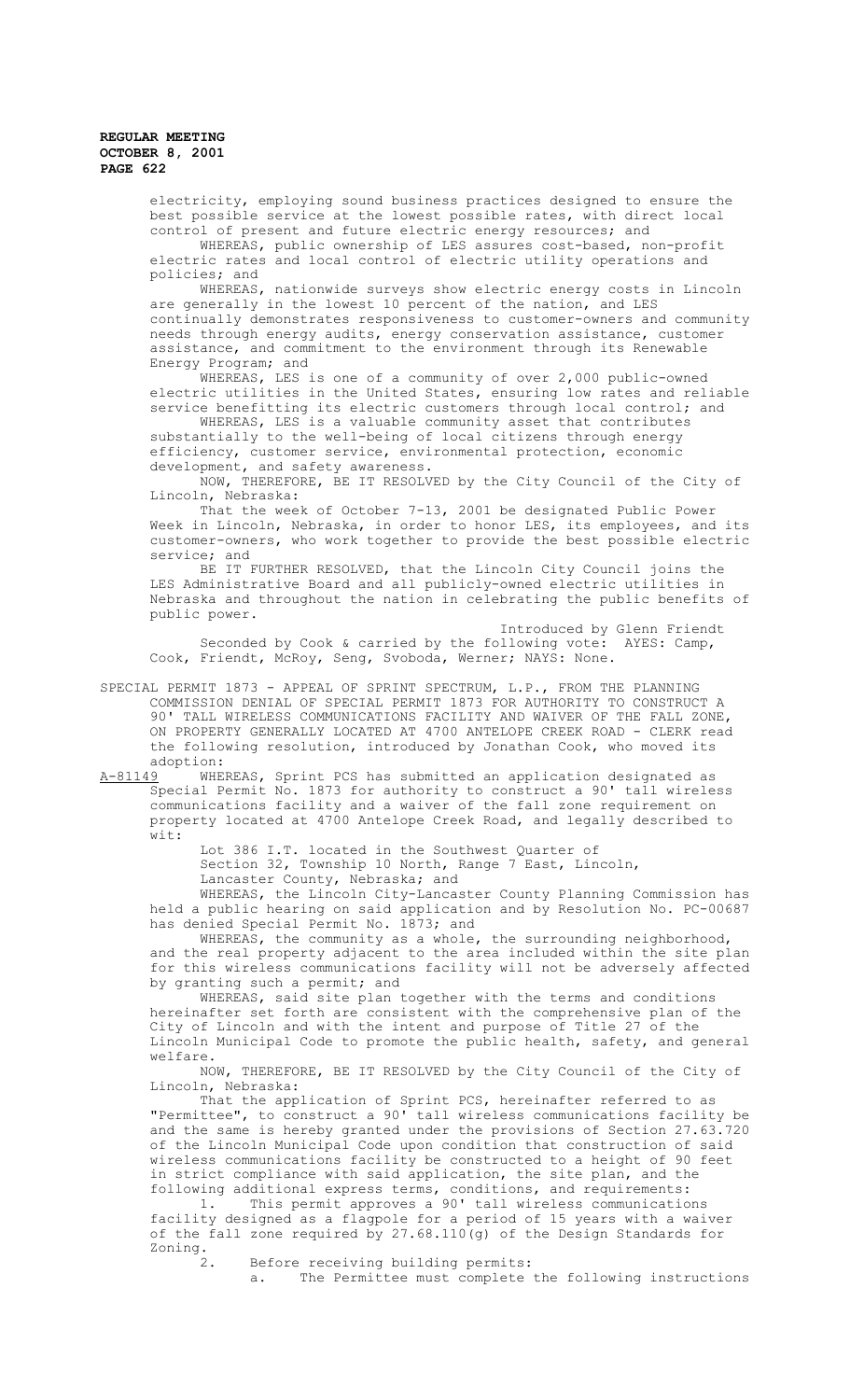and submit the documents and plans to the Planning Department office for review and approval:<br>i. Revise the site plan to show the dim

- Revise the site plan to show the dimensions of the parking stalls, driving aisles and dental office. Provide parking calculations to show that the proposed facility does not remove required parking stalls.
- ii. Show that the proposed access easement will not interfere with required parking stalls.
- iii. Provide materials indicating the color and finish of the facility.
- iv. Provide structural calculations, signed and sealed by a Nebraska P.E., showing that the pole and all attachments meet TIA/EIA 222-F Standards, satisfactory to the Building and Safety Department.

b. The Permittee must post a surety, approved by the City Attorney, in the minimum amount necessary to guarantee the removal of the facilities. The surety may not be revoked or terminated during the term of the permit.

3. Before operating this personal wireless facility, all development and construction must conform to the approved plans.

4. The personal wireless service provider shall comply at all times with the current applicable FCC and FAA standards and regulations, and any of those of other agencies of the federal government with authority to regulate towers and antennas.<br>5. The tower shall be inspected a

The tower shall be inspected and maintained in accordance with the applicable standards for towers that are published by the Electronic Industries Association, as amended from time to time. At the time of this Special Permit, those standards were contained in the TIA/EIA-222-F. The facility operator shall conduct safety inspections in accordance with the EIA and FCC Standards and within 60 days of the inspection, file a report with the Department of Building and Safety.

6. All privately-owned improvements, including landscaping, must be permanently maintained by the Permittee.

7. The site plan approved by this permit shall be the basis for all interpretations of setbacks, yards, locations of buildings, location of parking and circulation elements, and similar matters.<br>8. The terms, conditions, and requirements of the

The terms, conditions, and requirements of this resolution shall be binding and obligatory upon the Permittee and the Permittee's successors and assigns. The building official shall report violations to the City Council which may revoke the special permit or take such other action as may be necessary to gain compliance.<br>9. The Permittee shall, within 10 days of w

The Permittee shall, within 10 days of written demand, reimburse the City for all direct and indirect costs and expenses as provided in Section 27.68.090 in connection with the issuance and review of this permit.

10. As part of this approval, the Permittee agrees that the Permittee, its successors and assigns shall, at its sole const and expense, indemnify and hold harmless the City, its officers, officials, boards, commissions, agents, representatives, and employees against any and all claims, suits, losses, expenses, causes of actions, proceedings, and judgments for damage arising out of, resulting from, or alleged to arise out of or result from the construction, operation, repair, maintenance or removal of the provider's facilities. Indemnified expenses shall include, but not be limited to, all out-of-pocket expenses, such as costs or suit and defense and reasonable attorney fees, and shall also include the reasonable value of any services rendered by the City Attorney's office and any employees of the City and any consultants retained by the City.

11 The Permittee shall sign and return the City's letter of acceptance to the City Clerk within 30 days following approval of the special permit, provided, however, said 30-day period may be extended up to six months by administrative amendment. The City Clerk shall file a copy of the resolution approving the special permit and the letter of acceptance with the Register of Deeds, filing fees therefor to be paid in advance by the Permittee.

Introduced by Jonathan Cook Seconded by Seng & carried by the following vote: AYES: Camp, Friendt, McRoy, Svoboda; NAYS: Cook, Seng, Werner.

HEARING DATE SET FOR MON., OCT. 22, 2001 AT 1:30 P.M. FOR APP. OF P.R. VENTURES LLC DBA MISTY'S RESTAURANT & LOUNGE FOR A CLASS C AND K LIQUOR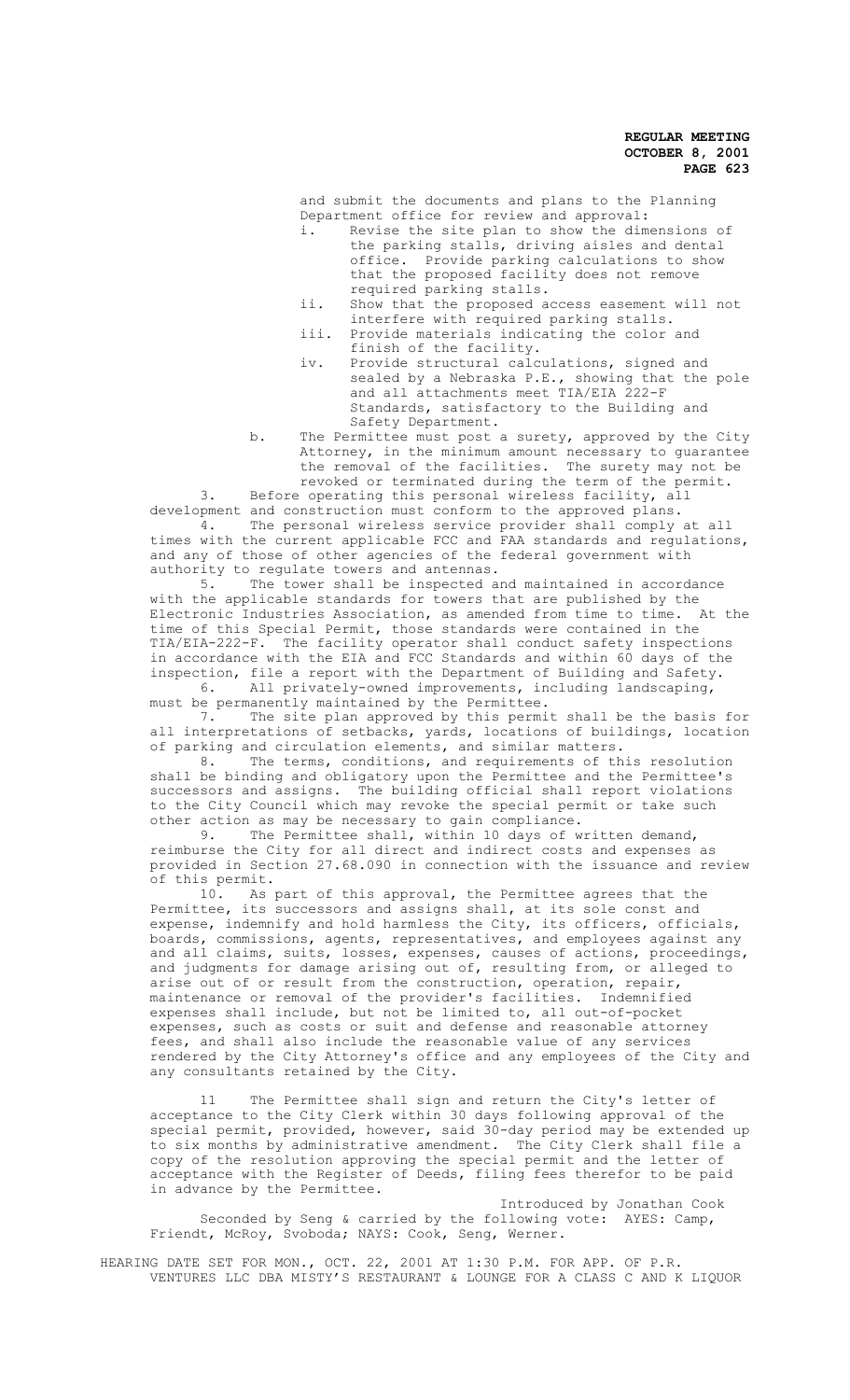LICENSE AT 6235 HAVELOCK AVE. - CLERK read the following resolution, introduced by Glenn Friendt, who moved its adoption:

A-81145 BE IT RESOLVED by the City Council, of the City of Lincoln, that a hearing date is hereby fixed for Mon., October 22, 2001, at 1:30 p.m. or as soon thereafter as possible in the City Council Chambers, County-City Building, 555 S. 10th St., Lincoln, NE, for App. of P.R. Ventures LLC dba "Misty's Restaurant and Lounge" for a Class C and K Liquor License at 6235 Havelock Avenue.

If the Police Dept. is unable to complete the investigation by said time, a new hearing date will be set.

Introduced by Glenn Friendt Seconded by Cook & carried by the following vote: AYES: Camp, Cook, Friendt, McRoy, Seng, Svoboda, Werner; NAYS: None.

SETTING THE HEARING DATE OF MONDAY, OCTOBER 22, 2001 AT 1:30 P.M. FOR THE APP. OF MARYLOU EDEN DBA "CHLOE'S RESTAURANT" FOR A CLASS "J" RETAIL LIQUOR LICENSE AT 816 P STREET - CLERK read the following resolution, introduced by Glenn Friendt, who moved its adoption:

A-81146 BE IT RESOLVED by the City Council, of the City of Lincoln, that a hearing date is hereby fixed for Mon., October 22, 2001, at 1:30 p.m. or as soon thereafter as possible in the City Council Chambers, County-City Building, 555 S. 10th St., Lincoln, NE, for App. of Marylou Eden dba "Chloe's Restaurant" for a Class "J" retail liquor license at 816 P Street.

If the Police Dept. is unable to complete the investigation by said time, a new hearing date will be set.

Introduced by Glenn Friendt Seconded by Cook & carried by the following vote: AYES: Camp, Cook, Friendt, McRoy, Seng, Svoboda, Werner; NAYS: None.

SETTING THE HEARING DATE OF MONDAY, OCTOBER 22, 2001 AT 1:30 P.M. FOR THE APP. OF NEBRASKA BBQ CO. DBA "SKEETER BARNES" FOR A CLASS "I" RETAIL LIQUOR LICENSE AT 5800 SOUTH 58TH STREET - CLERK read the following resolution, introduced by Glenn Friendt, who moved its adoption:

A-81147 BE IT RESOLVED by the City Council, of the City of Lincoln, that a hearing date is hereby fixed for Mon., October 22, 2001, at 1:30 p.m. or as soon thereafter as possible in the City Council Chambers, County-City Building, 555 S. 10th St., Lincoln, NE, for App. of Nebraska BBQ Co. dba "Skeeter Barnes" for a Class I Liquor License at 5800 South 58th Street. If the Police Dept. is unable to complete the investigation by said time, a new hearing date will be set.

Introduced by Glenn Friendt Seconded by Cook & carried by the following vote: AYES: Camp, Cook, Friendt, McRoy, Seng, Svoboda, Werner; NAYS: None.

## **PETITIONS & COMMUNICATIONS**

**THE FOLLOWING WERE REFERRED TO THE PLANNING DEPT.:**

Change of Zone No. 3332 - App. of Yankee L.L.C. from AG to AGR on property at W. Pleasant Hill & W. Denton Rd.

Change of Zone No. 3342 - App. of Brian Carstens on behalf of John Rallis from AG to AGR at 4801 S. 98<sup>th</sup> Street.

Special Permit No.1935 - App. of Lincoln Investment Group L.L.C. For the redevelopment and renovation of the Lincoln Building into apartment dwellings at 1001 O Street.

Special Permit No. 1936 - App. of Sesostris Temple Holding Corp. to construct and operate a club per LMC Sec. 27.63.200 at Hwy 34 & N.112th Street.

Special Permit No. 1938 - App. of Our Savior's Lutheran Church to construct a cross, (g) church steeple, on the roof of the sanctuary addition at 1200 S. 40<sup>th</sup> Street.

Special Permit No. 1939 - App. of Nebraska Heart Institute P.C. to develop a hospital and medical office building at S. 98<sup>th</sup> Street & Pine Lake Rd.

### **REPORTS OF CITY OFFICERS**

CLERK'S LETTER & MAYOR'S APPROVAL OF ORDINANCES & RESOLUTIONS PASSED ON SEPT. 24, 2001 - CLERK presented said report which was placed on file in the Office of the City Clerk.

INVESTMENT OF FUNDS FOR SEPTEMBER 24 - 28, 2001 - CLERK read the following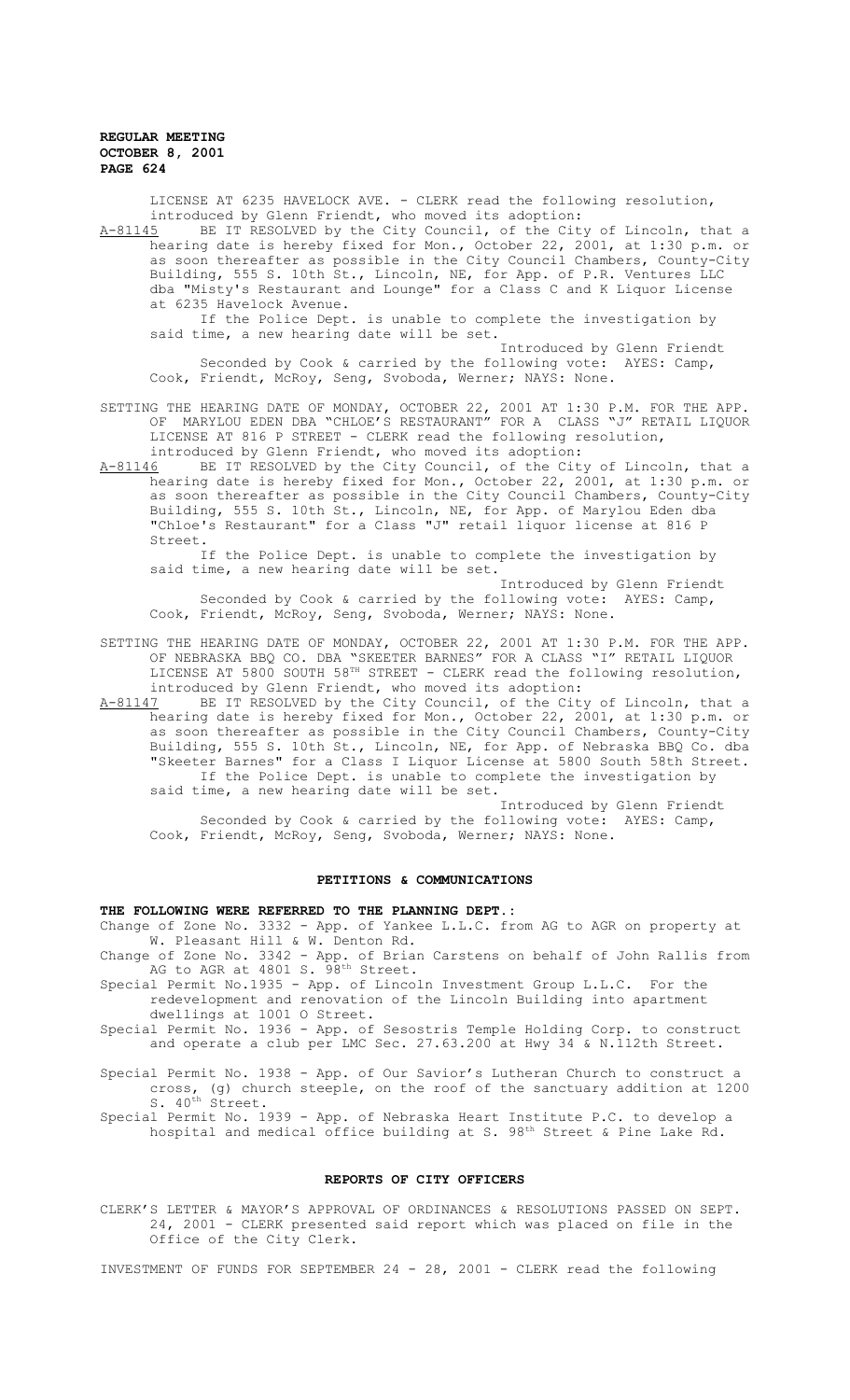resolution, introduced by Glenn Friendt, moved its adoption: A-81148 BE IT HEREBY RESOLVED BY THE CITY COUNCIL of the City of Lincoln, Nebraska:

That the attached list of investments be confirmed and approved, and the City Treasurer is hereby directed to hold said investments until maturity unless otherwise directed by the City Council. (Investments for September 24 - 28, 2001.)

Introduced by Glenn Friendt Seconded by Cook & carried by the following vote: AYES: Camp, Cook, Friendt, McRoy, Seng, Svoboda, Werner; NAYS: None.

REPORTS FROM CITY TREASURER OF TELECOMM OCC. TAX FOR THE MONTH OF AUGUST, 2001 FROM COAST INT'L, USA PAGING, CELLULAR ONE, NEBRASKA TECH & TELECOMM., BELL ATLANTIC, INTELLICALL, ALLTEL #365, ALTELL #150, ALLTEL #522, AT&T, NETWORK BILLING, EXCEL, SPRINT SPECTRUM, GUARANTEED PHONE, GLOBAL CROSSING, BROADWING, IBM GLOBAL, MCI WORLDCOM., OPERATOR COMM., SPRINT COMM. - CLERK presented said report which was placed on file in the Office of the City Clerk. **(20)**

- REPORT FROM CITY TREASURER OF CASH ON HAND AT THE CLOSE OF BUSINESS AUGUST 31, 2001 - CLERK presented said report which was placed on file in the Office of the City Clerk. **(5-21)**
- REPORT OF LINCOLN WATER & WASTEWATER SYSTEM RECAPITULATION OF DAILY CASH RECEIPTS FOR SEPTEMBER, 2001 - CLERK presented said report which was placed on file in the Office of the City Clerk. **(8-71)**

REQUEST OF PUBLIC WORKS TO SET THE HEARING DATE OF MON., OCT. 29, 2001, AT 5:30 P.M., AND PLACE ON THE FORMAL CITY COUNCIL AGENDA THE FOLLOWING:

| $01 - 149$ | To provide authority to create a Paving Dist. in            |
|------------|-------------------------------------------------------------|
|            | North 67 <sup>th</sup> Street, "Y to X" Streets.            |
| $01 - 150$ | To provide authority to construct a 33' wide                |
|            | Paving Dist. in NW 27 <sup>th</sup> Street from             |
|            | approximately West "O" Street, north to the                 |
|            | Interstate Bridge.                                          |
| $01 - 151$ | To provide authority to create a 16" Water Main             |
|            | Dist. in NW 27 <sup>th</sup> Street from approximately West |
|            | "O" north to the Interstate Bridge.                         |
| $01 - 152$ | To provide authority to create a Re-paving Dist.            |
|            | to bring Saunders Avenue, Springfield Dr. to                |
|            | 12 <sup>th</sup> Street up to current design standards with |
|            | $33'$ wide paving $-$                                       |

CLERK Requested to set the hearing date of Mon., Oct. 29, 2001 at 5:30 p.m.:<br>FRIENDT So moved.

Seconded by Cook & carried by the following vote: AYES: Camp, Cook, Friendt, McRoy, Seng, Svoboda, Werner; NAYS: None.

## **ORDINANCES - 1ST READING**

APPROVING AN AGREEMENT BETWEEN THE CITY AND CRICKET NEBRASKA PROPERTY COMPANY FOR THE LEASE OF CITY OWNED SPACE FOR THE INSTALLATION OF COMMUNICATIONS EQUIPMENT ON PROPERTY GENERALLY LOCATED AT S. 27TH ST. AND NEBRASKA HIGHWAY 2 - CLERK read an ordinance, introduced by Glenn Friendt, whereas, the City of Lincoln desires to lease space on a City Tower at Star City Shores, generally located at South 27th and Highway 2, to Cricket Nebraska Property Company (hereafter "Cricket") for telecommunication uses and associated ground space, the first time. **ORDINANCES - 3RD READING**

VACATING S. 22ND STREET FROM THE NORTH LINE OF J STREET TO THE SOUTH LINE OF THE EAST-WEST ALLEY IN BLOCK 4, MCMURTRY'S ADDITION BETWEEN S. 21ST STREET AND S. 22ND STREET - CLERK read an ordinance, introduced by Jon Camp, vacating South 22nd Street from the north line of J Street to the south line of the east-west alley in Block 4, McMurtry's Addition between S. 21st Street and S. 22nd Street, and retaining title thereto in the City of Lincoln, Lancaster County, Nebraska, the third time. CAMP Moved to pass the ordinance as read.

Seconded by Seng & carried by the following vote: AYES: Camp, Cook, Friendt, McRoy, Seng, Svoboda, Werner; NAYS: None. The ordinance, being numbered **#17918**, is recorded in Ordinance Book 24, Page

VACATING W. N ST. FROM THE WEST LINE OF S. CODDINGTON TO A POINT APPROX. 300'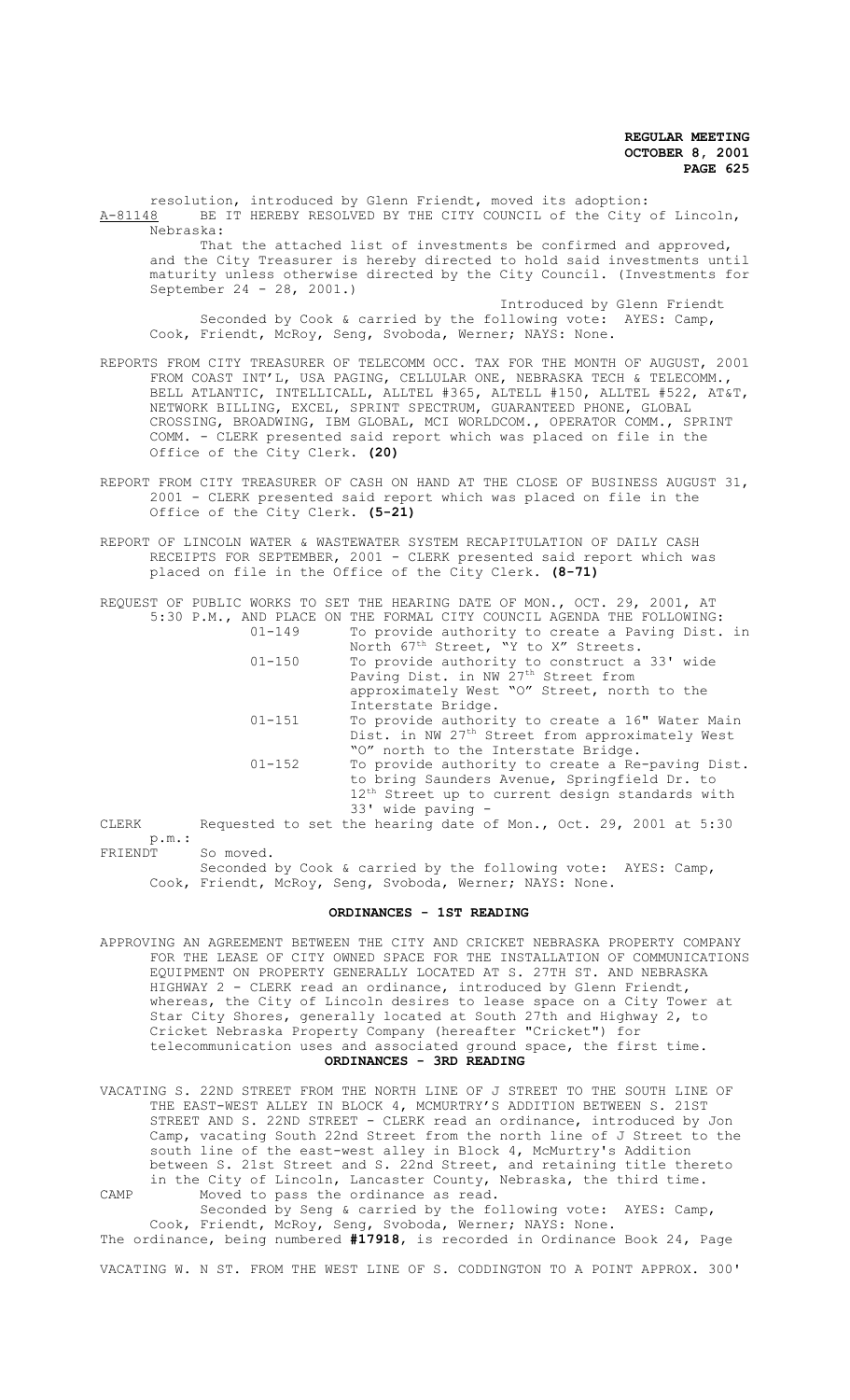WEST THEREOF - PRIOR to reading: COOK Moved to place Bill No. 00-200 on Pending for six weeks. Seconded by Seng & carried by the following vote: AYES: Camp, Cook, Friendt, McRoy, Seng, Svoboda, Werner; NAYS: None. CLERK Read an ordinance, introduced by Jonathan Cook, vacating West N Street from the west line of S. Coddington to a point approx. 300' west thereof, on third reading. VACATING PINE LAKE RD. FROM THE WEST LINE OF LAZY ACRES SUBDIVISION EAST TO THE WEST LINE OF LOT 6 I.T., GENERALLY LOCATED WEST OF S. 14TH ST. & PINE LAKE RD. - PRIOR to reading: CAMP Moved to amend Bill No. 01-22 as follows: On page 1, delete lines 5 through 11 in their entirety and insert the following in lieu thereof: Section 1. That the south 33 feet of Pine Lake Road lying south of the north line of Section 23, Township 9 North, Range 6 East of the 6th P.M., Lancaster County, Nebraska from the west line (extended) of Lazy Acres Subdivision east to the west line of Lot 6 I.T., abutting property legally described as Lot 40 I.T. located in the Northeast Quarter of Section 23, Township 9 North, Range 6 East of the 6th P.M., Lincoln, Lancaster County, Nebraska, be and the same is hereby vacated subject to

the title of said street portion being vacated remaining in the City of Lincoln, Nebraska.

Seconded by Seng & carried by the following vote: AYES: Camp, Cook, Friendt, McRoy, Seng, Svoboda, Werner; NAYS: None.

- CLERK Read an ordinance, introduced by Jon Camp, vacating Pine Lake Rd. from the west line of Lazy Acres Subdivision east to the west line of Lot 6 I.T., generally located west of S. 14th St. & Pine Lake Rd., the third time.
- CAMP Moved to pass the ordinance as amended. Seconded by Seng & carried by the following vote: AYES: Camp, Cook, Friendt, McRoy, Seng, Svoboda, Werner; NAYS: None.

The ordinance, being numbered **#17919**, is recorded in Ordinance Book 24, Page

## **MISCELLANEOUS BUSINESS**

## **PENDING LIST -**

VACATING THE NORTH/SOUTH ALLEY FROM SEWARD AVE. NORTH TO THE EAST/WEST ALLEY IN BLOCK 95, HAVELOCK ADD., GENERALLY LOCATED BETWEEN N. 62ND & N. 63RD STS. (9/25/00 - PLACED ON PENDING) - CLERK requested to remove Bill No. 00-169 from Pending to have Public Hearing and Action on 10/15/01. CAMP So moved.

Seconded by Seng & carried by the following vote: AYES: Camp, Cook, Friendt, McRoy, Seng, Svoboda, Werner; NAYS: None.

VACATING A PORTION OF N. 60TH ST. FROM SEWARD AVE. SOUTH 142 FT. (10/16/00 - PLACED ON PENDING) - CLERK requested to remove Bill No. 00-177 from Pending to have Public Hearing and Action on 10/15/01.

- SENG So moved. Seconded by Camp & carried by the following vote: AYES: Camp, Cook, Friendt, McRoy, Seng, Svoboda, Werner; NAYS: None.
- CAMP Moved to extend the Pending List for 1 week. Seconded by Seng & carried by the following vote: AYES: Camp, Cook, Friendt, McRoy, Seng, Svoboda, Werner; NAYS: None.

CAMP Moved to approve the resolutions to have Public Hearing on October 15, 2001. Seconded by Seng & carried by the following vote: AYES: Camp,

Cook, Friendt, McRoy, Seng, Svoboda, Werner; NAYS: None.

#### **ADJOURNMENT**

### **2:46 p.m.**

CAMP Moved to adjourn the City Council Meeting of October 8, 2001. Seconded by Seng & carried by the following vote: AYES: Camp, Cook, Friendt, McRoy, Seng, Svoboda, Werner; NAYS: None. So ordered.

 $\overline{a}$